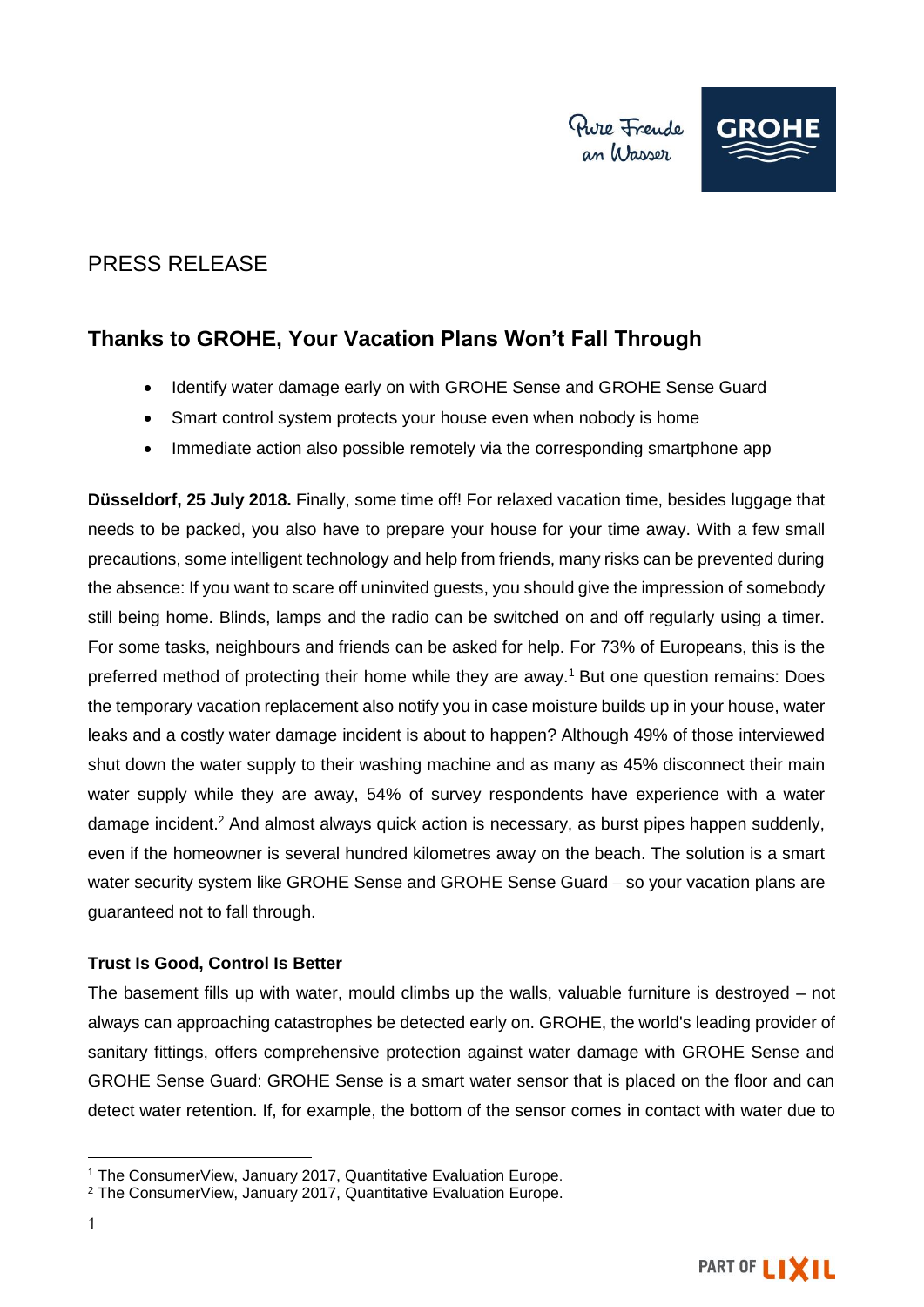

a leak, GROHE Sense will send out a warning alert. The sensor also measures the room temperature and humidity and informs users in case of deviations from the standard amounts. Hence, homeowners are optimally protected against frost and mould risks.

Installed by a professional installer directly to the main water pipe of a home, GROHE Sense Guard goes one step further: The smart control unit uses multiple sensors to not only monitor water pressure, system temperature, flow of water or general water consumption, but also to automatically turn off the water supply when it exceeds a specific maximum.

GROHE Sense and GROHE Sense Guard make for an all-in-one, intelligent system that is based on wireless technology which is controlled by the GROHE ONDUS app. This app is the heart of the system, providing the highest level of security and ensuring that GROHE Sense and GROHE Sense Guard can be monitored and controlled anywhere, anytime. Thanks to its smartphone alert feature, the app can also shut off the water supply manually to prevent major damage – even when no one is at home. At the touch of a button, worse outcomes can be prevented, and the long-awaited annual leave can be enjoyed to the fullest.

For more information, please visit [grohe.com.](http://www.grohe.com/)